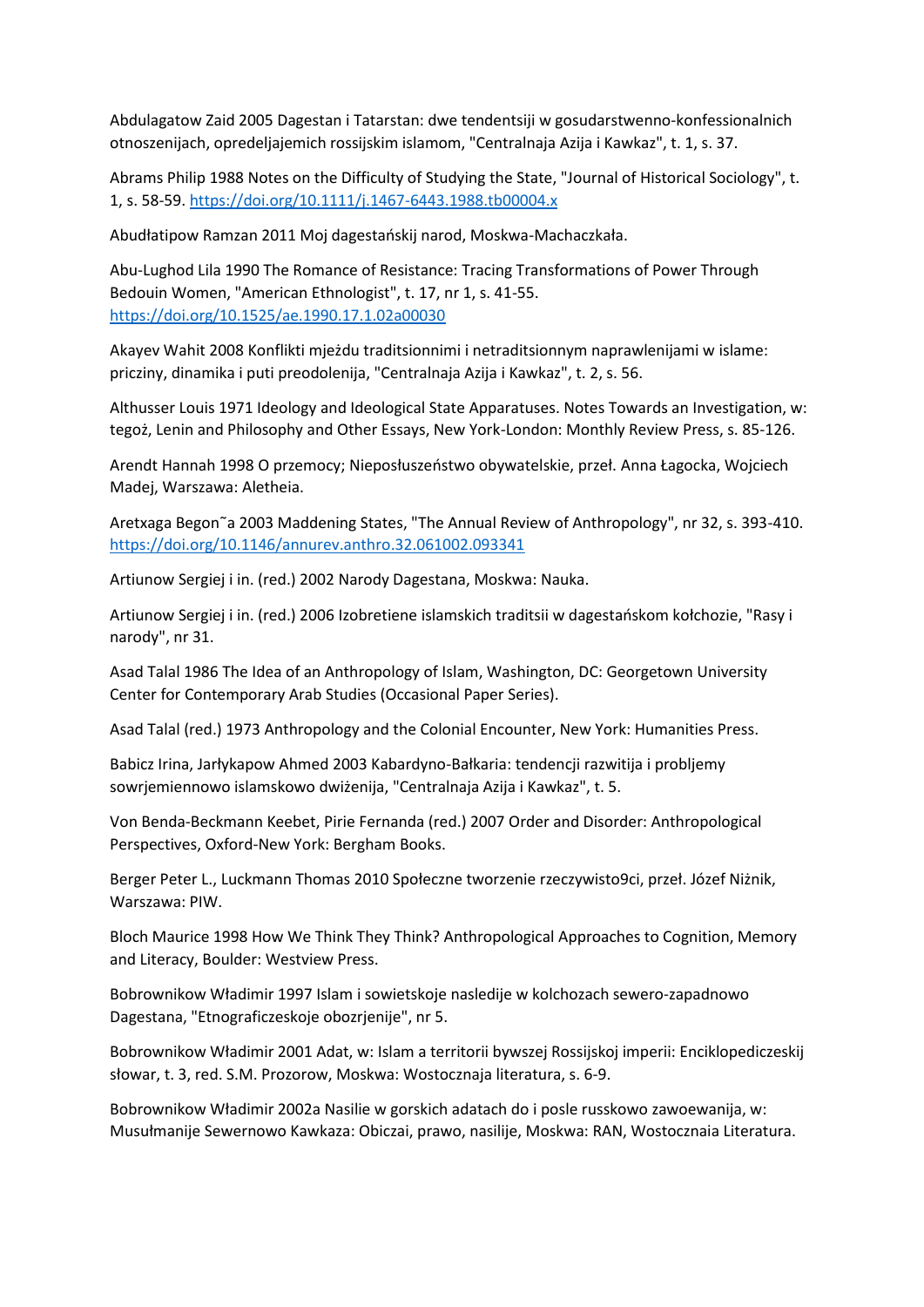Bobrownikow Władimir 2002b Periodiczeskoe wozwraszczenije abreczestwa, w: Musułmanije Sewernowo Kawkaza: Obiczai, prawo, nasilije, Moskwa: RAN, Wostocznaja Literatura.

Bobrownikow Władimir 2011 From Collective Farm to Islamic Museum? Deconstructing the Narrative of Highlander Traditions in Dagestan, w: Exploring the Edge of Empire Soviet Era Anthropology in the Caucasus and Central Asia, red. Florian Mühlfried, Sergey Sokolovskiy, Reihe: Halle Studies in the Anthropology of Eurasia, s. 99-119.

Botiakov Jurij M. 2004 Abrjeczjestwo w fokusje konflikta licznosti w traditsionnom obszczestwje, w: Sewernyj Kawkaz: Czełowjek w sisteme sociokulturnych swiaziej, red. Jurij J. Karpow, Sankt Petersburg: RAN, Muzej Antropologii i Etnografii im. Petra Welikowo (Kunstkamera).

Bourdieu Pierre 2008 [1980] Zmysł praktyczny, przeł. Maciej Falski, Kraków: Wydawnictwo Uniwersytetu Jagiellońskiego.

Brubaker Rogers 1998 Nacjonalizm inaczej. Struktura narodowa i kwestie narodowe w nowej Europie, przeł. Jan Łuczyński, Warszawa: Wydawnictwo Naukowe PWN.

Brubaker Rogers 2004 Ethnicity without Groups, Cambridge: Harvard University Press.

Christophe Barbara 2015 Corruption as Institution and Habitus. Georgia under Eduard Shevardnadze as seen from the Perspective of Pierre Bourdieu's Theory of Practice, w: State and Law in the Caucasus, red. Iwona Kaliszewska, Stephane Voell, Farnham: Ashgate, s. 209-223.

Clifford James 2000 Kłopoty z kulturą Dwudziestowieczna etnografia, literatura i sztuka, Warszawa: Wydawnictwo KR.

Comaroff Jean, Comaroff John (red.) 2006 Law and Disorder in the Postcolony, Chicago: University of Chicago Press.<https://doi.org/10.7208/chicago/9780226114101.001.0001>

Csordas Thomas 1990 Embodiment as a Paradigm for Anthropology, "Ethos", t. 18, nr 1, s. 5-47. <https://doi.org/10.1525/eth.1990.18.1.02a00010>

Csordas Thomas 2001 Introduction: The Body as Representation an Being-in-the World, w: Embodiment and Experience. The Existential Ground of Culture and Self, red. Thomas Csordas, Cambridge: Cambridge University Press, s. 1-24.

Danecki Janusz 2007 Podstawowe wiadomości o islamie, Warszawa: Wydawnictwo Akademickie Dialog.

Das Veena 2007 Life and Words: Violence and the Descent into the Ordinary, Berkeley-Los Angeles, California: University of California Press.

Das Veena, Poole Deborah (red.) 2004 Anthropology in the Margins of the State: Comparative Ethnographies, Santa Fe, Oxford: James Currey.

Derlicki Jarosław 2004 Ethno-pedagogy - the Curse or the Cure? The Role of the School Among Youth in Nelemnoe (Yakutia), "Sibirica: Journal of Siberian Studies", t. 4, nr 1, s. 63-73. <https://doi.org/10.1080/13617360500070731>

Derluguian Georgi 2005 Bourdieu's Secret Admirer in the Caucasus: A World-System Biography, Chicago: University of Chicago Press.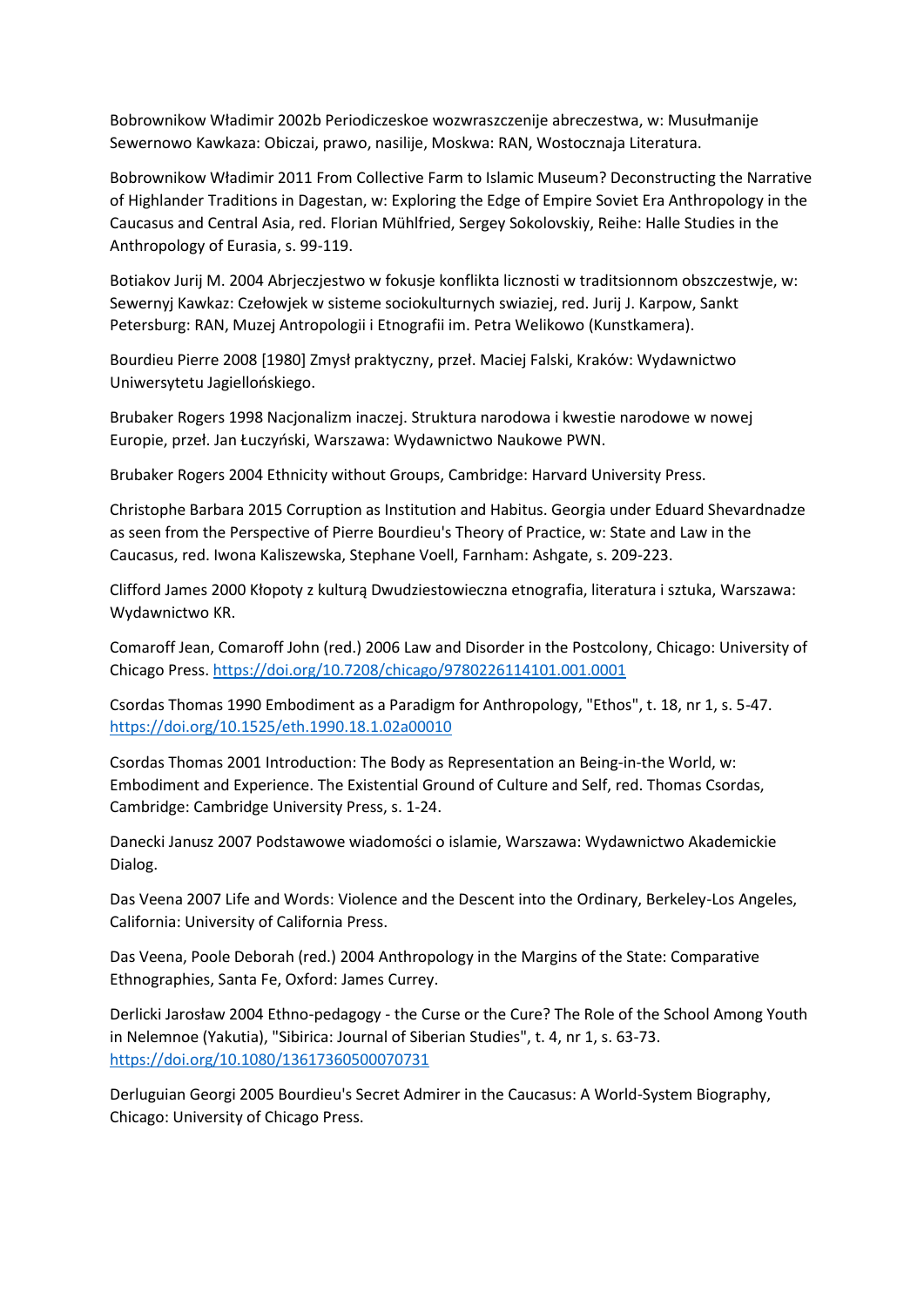Derluguian Georgi 2007 The Forgotten Complexities of the North Caucasus Jihad, w: Caucasus Paradigms. Anthropologies, Histories and the Making of the World Area, red. Bruce Grant, Lale Yalcin-Heckmann,

Berlin: LIT Verlag. Derluguian Georgi, Earle Timothy 2010 Strong Chieftaincies Out of Weak States, or Elemental Power Unbound, w: Troubled Regions and Failing States: The Clustering and Contagion of Armed Conflicts, red. Kristian Berg Harpviken, "Comparative Social Research", t. 27, Bingley: Emerald Group Publishing Ltd, s. 51-76[. https://doi.org/10.1108/S0195-6310\(2010\)0000027006](https://doi.org/10.1108/S0195-6310(2010)0000027006)

Dohnal Wojciech 2010 Antropologia polityczna - w poszukiwaniu tożsamości dyscypliny, w: Antropologia polityki i polityka w antropologii, red. Mirosława Drozd-Piasecka, Aleksander Posern-Zieliński, Warszawa: KNE PAN, s. 7-24.

Dragadze Tamara 2011 Soviet Ethnography: Structure and Sentiment, w: Exploring the Edge of Empire Soviet Era Anthropology in the Caucasus and Central Asia, red. Florian Mühlfried, Sergey Sokolovskiy, Reihe: Halle Studies in the Anthropology of Eurasia, s. 21-35.

Drozd-Piasecka Mirosława, Posern-Zieliński Aleksander (red.) 2010 Antropologia polityki i polityka w antropologii, Warszawa: KNE PAN.

Dulęba [Rzemieniuk], Karolina 2008 "U nas najważniejsza jest rodzina": o stosunku do małżeństwa i rodziny we wsp4łczesnym Dagestanie, praca magisterska pod kier. prof. Lecha Mroza, IEiAK UW.

Dunn Elizabeth Cullen 2008 Postsocialist Spores: Disease, Bodies, and the State in the Republic of Georgia, "American Ethnologist", t. 35, nr 2, s. 243-258[. https://doi.org/10.1111/j.1548-](https://doi.org/10.1111/j.1548-1425.2008.00032.x) [1425.2008.00032.x](https://doi.org/10.1111/j.1548-1425.2008.00032.x)

Dziekan Marek 2007 Cywilizacja islamu w Azji i Afryce, Warszawa: Książka i Wiedza.

Eckert Julia 2005 The 'Trimurti' of the State: State Violence and the Promises of Order and Destruction, Max Planck Institute: Working Paper nr 80.

Edwards David B. 2012 Afghanistan, Ethnography, and the New World Order, w: Ethnographic Fieldwork: An Anthropological Reader, red. Antonius C.G.M. Robben, Jeffrey A. Sluka, Hoboken: Wiley-Blackwell Anthologies in Social and Cultural Anthropology, s. 387-398.

Evans-Pritchard Edward 1940 The Nuer: A Description of the Modes of Livelihood and Political Institutions of a Nilotic People, Oxford: Clarendon Press.

Falkowski Maciej 2010 Kaznodzieja z karabinem, "Tygodnik Powszechny", <http://tygodnik.onet.pl/31,0,43814> (dostęp: 21.10.2012).

Falkowski Maciej, Marszewski Mariusz 2010 Kaukaskie "terytoria plemienne". Kaukaz P4łnocny cywilizacyjnie obca enklawa w granicach Rosji, "Prace OSW", nr 34, kwiecień 2010; wersja online: [http://www.osw.waw.pl/sites/default/files/PRACE\\_34.pdf](http://www.osw.waw.pl/sites/default/files/PRACE_34.pdf) (dostęp: 21.10.2012).

Fenton Steve 2007 Etniczno9M, przeł. Ewa Chomicka, Warszawa: Sic!

Fisher-Malanowska Zofia 2000 Nie bój się, nie ufaj, nie proś..., Warszawa: Świat Książki - Bertelsmann Media.

Fisher-Malanowska Zofia 2005 Kaukaz przez otwarte drzwi, Lublin: Werset.

Fortes Meyer, Evans-Pritchard E.E. (red.) 1940 African Political Systems, London-New York: International African Institute.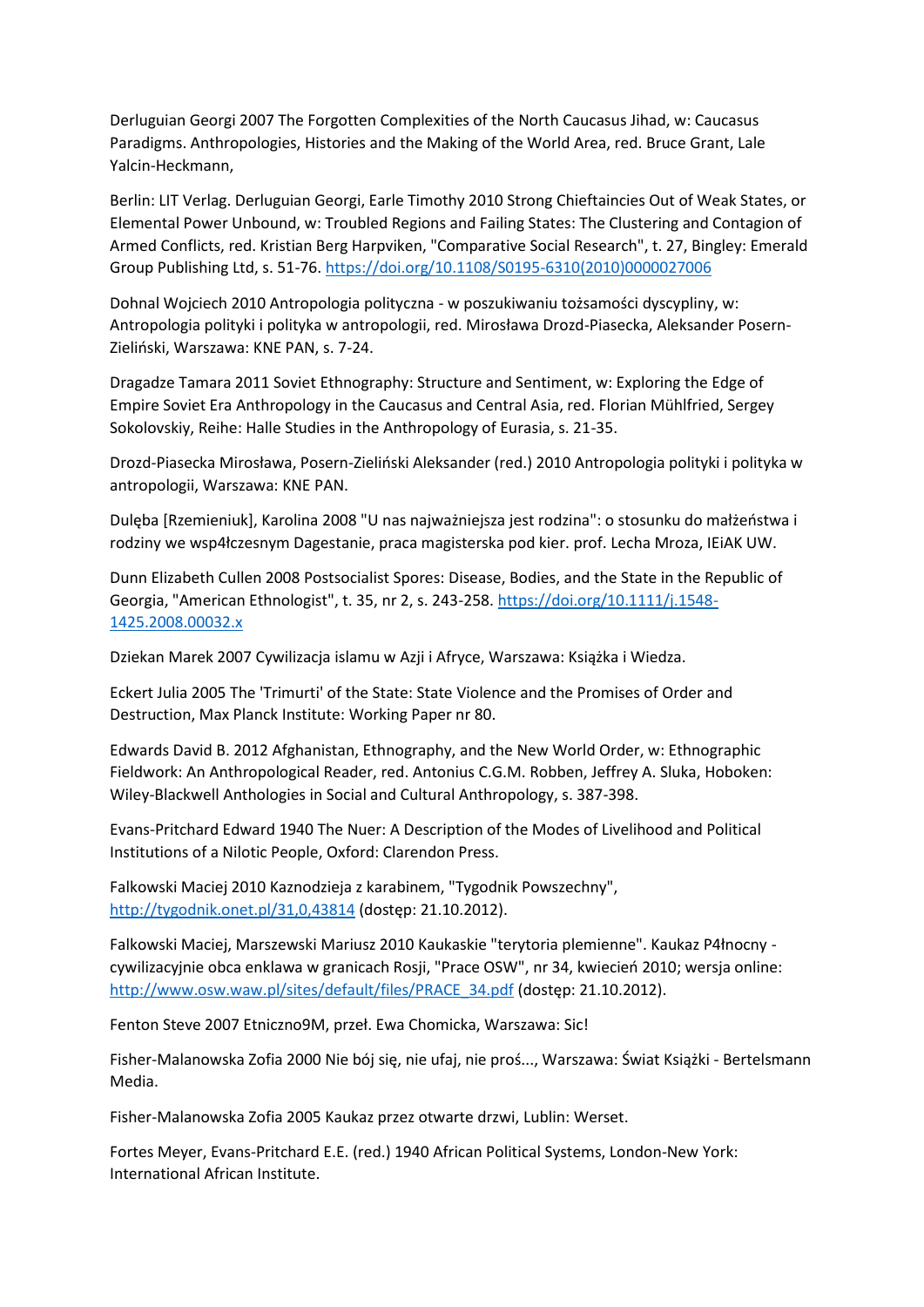Foucault Michel 1973 The Birth of the Clinic, New York: Pantheon Books.

Foucault Michel 2002 Porządek dyskursu, przeł. Michał Kozłowski, Gdańsk: Słowo/Obraz terytoria.

Gammer Moshe 1994 The Beginnings of the Naqshbandiyya in Daghestan and the Russian Conquest of the Caucasus, "Welt Des Islams", t. 34, s. 204-217[. https://doi.org/10.1163/157006094X00099](https://doi.org/10.1163/157006094X00099)

Gammer Moshe 2002a Walking the Tightrope Between Nationalism(s) and Islam(s): The case of Daghestan, "Central Asian Survey", t. 21, nr 2, s. 133-142. <https://doi.org/10.1080/0263493022000010035>

Gammer Moshe 2002b Shamil and the Murid Movement, 1830-1859: An Attempt at a Comprehensive Bibliography, "Central Asian Survey", t. 21, nr 3, s. 333-340. <https://doi.org/10.1080/0263493022000040032>

Gammer Moshe 2005 Between Mecca and Moscow: Islam, Politics and Political Islam in Chechnya and Daghestan, "Middle Eastern Studies", t. 41, nr 6, s. 833-848. <https://doi.org/10.1080/00263200500261829>

Gammer Moshe (red.) 2009 Islam and Sufism in Daghestan, Helsinki: Academia Scientiarum Fennica.

Gledhill John 2000 Power and its Disguises: Anthropological Perspectives on Politics, London: Pluto Press.

Gluckman Max 1956 Custom and Conflict in Africa, Oxford: Basil Blackwell.

Gould Rebecca 2011 The Modernity of Premodern Islam in Contemporary Daghestan, "Contemporary Islam: Dynamics of Muslim Life", t. 5, nr 2, s. 161-183; <https://doi.org/10.2139/ssrn.1729601>

Górecki Wojciech 2002 Planeta Kaukaz, Warszawa-Poznań: Wydawnictwo Naukowe PWN.

Gralewski Mateusz 1877 Kaukaz. Wspomnienia z dwunastoletniej niewoli; wersja online: <http://www.kaukaz.net/cgi-bin/blosxom.cgi/polish/gralewski> (dostęp: 30.05.2012).

Green Linda 1999 Fear as a way of life: Mayan widows in rural Guatemala, New York: Columbia University Press.

Gupta Akhil 1995 Blurred Boundaries: The Discourse of Corruption, the Culture of Politics, and the Imagined State, "American Ethnologist", t. 22, nr 2, s. 375-402. <https://doi.org/10.1525/ae.1995.22.2.02a00090>

Halemba Agnieszka 1996 Kto jest Ałtajczykiem?, "Etnografia Polska", t. 40, nr 1-2, s. 277-306.

Hallaq Wael B. 1999 The Authenticity of Prophetic HPdith: A Pseudo-Problem, "Studia Islamica", nr 89, s. 75-90[. https://doi.org/10.2307/1596086](https://doi.org/10.2307/1596086)

Hallaq Wael B. 2009 Shari'a: Theory, Practice, Transformations, Cambridge-New York: Cambridge University Press.<https://doi.org/10.1017/CBO9780511815300>

Hanababajew [Khanababaev] Kaflan 2010 Islam and Islamic Radicalism in Daghestan, w: Radical Islam in the former Soviet Union, red. Galina Jemelianowa [Yemelianova], London: Routledge, s. 82-112.

Hann Chris M. 2002 Introduction, w: Postsocialism. Ideals, Ideologies and Practices in Eurasia, red. Chris M. Hann, London, New York: Routledge, s. 1-11.<https://doi.org/10.4324/9780203428115>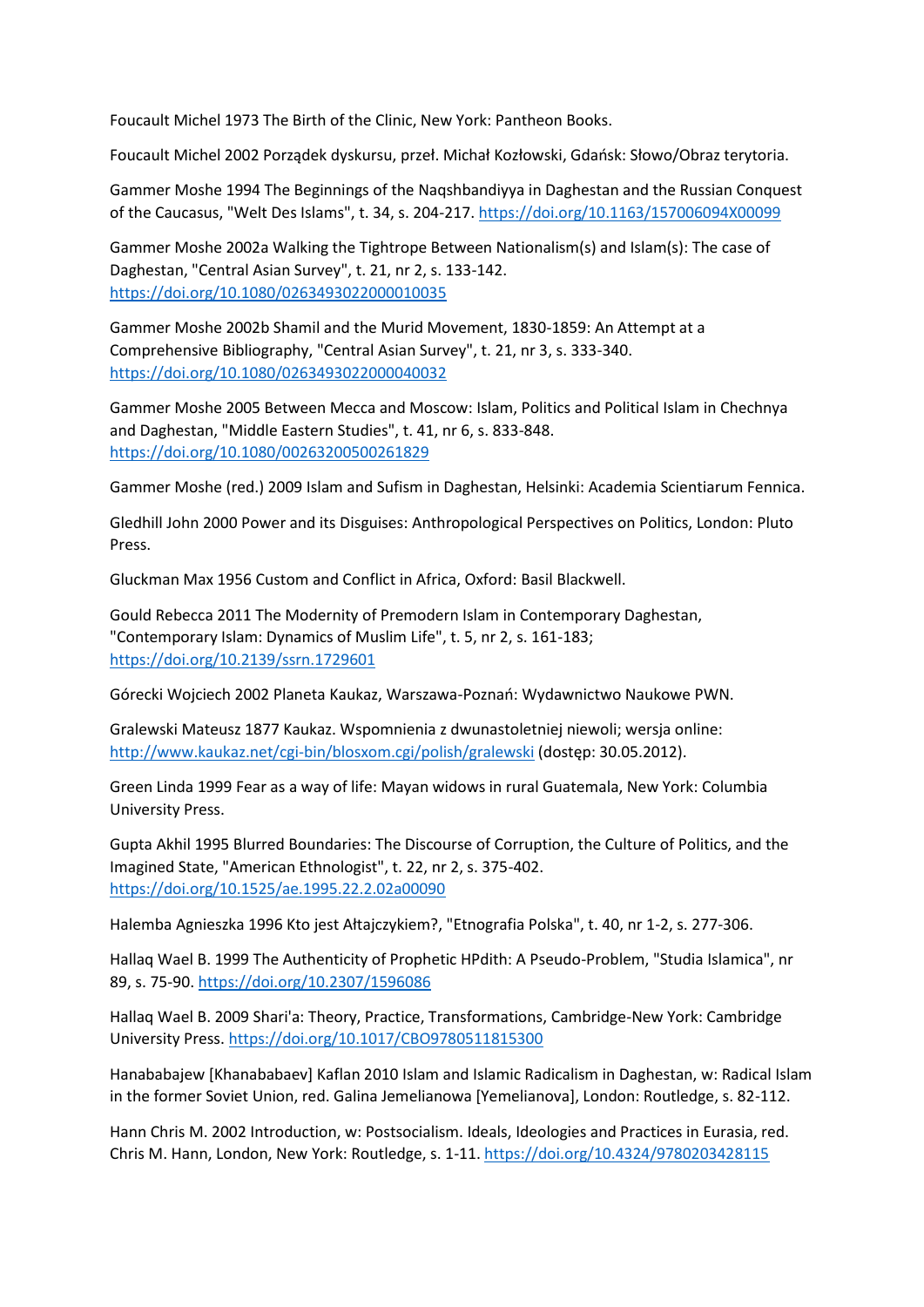Hannerz Ulf 2012 [2003] Being There - and There - and There!: Reflections on Multi-site Ethnography, w: Ethnographic Fieldwork: An Anthropological Reader, red. Antonius C.G.M. Robben, Jeffrey A. Sluka,

Hoboken: Wiley-Blackwell Anthologies in Social and Cultural Anthropology, s. 399-409.

Hastrup Kirsten 2004 O ugruntowywaniu się światów - podstawy empiryczne antropologii, w: Badanie kultury. Elementy teorii antropologicznej. Kontynuacje, red. Ewa Nowicka, Warszawa: Wydawnictwo Naukowe PWN, s. 87-99.

Herzfeld Michael 2007 Zażyło9M kulturowa. Poetyka społeczna w państwie narodowym, przeł. Michał Buchowski, Kraków: Wydawnictwo Uniwersytetu Jagiellońskiego.

Hryciuk Renata Ewa 2008 Od córki do profesjonalistki. Obserwacja uczestnicząca w antropologii: dylematy, ograniczenia i zaskoczenia na przykładzie badań terenowych w mieście Meksyk, w: Obserwacja uczestnicząca w badaniach historycznych, red. Barbara Jakubowska, Tomasz Wiślicz, Zabrze: Inforteditions, s. 55-78.

Humphrey Caroline 2004 Sovereignty, w: A Companion to the Anthropology of Politics, red. Nugent David, Vincent Joan, Malden: Blackwell, s. 418-437.

Humphrey Caroline 2010 Koniec radzieckiego życia. Ekonomie życia codziennego po socjalizmie, przeł. Agnieszka Halemba, Kęty: Antyk - Marek Derewiecki.

Huntington Samuel 2007 Zderzenie cywilizacji, przeł. Hanna Jankowska, Warszawa: Muza.

Jackson Michael 1989 Paths Towards a Clearing: Radical Empiricism and Ethnographic Enquiry, Bloomington-Indianapolis: Indiana University Press.

Jackson Michael 2002 The Politics of Storytelling: Violence, Transgression, and Intersubjectivit, Kopenhaga: Museum Tusculanum Press, Univeristy of Copenhagen.

Jackson Michael 2005 Existential Anthropology: Events, Exigencies and Effects, "Methodology and History in Anthropology", t. 11, Oxford-New York: Berghahn Books. <https://doi.org/10.2307/j.ctt1x76f0c>

Jarłykapow (Yarlykapov) Achmed A. 1998 Nogajskaja step: etnos i religija sjewodnia, "Etnograficzeskoje obozrjenije", nr 3, s. 89-98.

Jarłykapow (Yarlykapov) Achmed A. 2000 Probljema wahhabizma na Sewiernom Kawkazje, "Issledowanija po prikładnoj i nieotłożnoj etnologii", nr 134.

Jarłykapow (Yarlykapov) Achmed A. 2003 Islamskoje obrazowanije na Sewiernom Kawkazje w proszłom i nastojaszczem, "Westnik Ewrazji", nr 2.

Jarłykapow (Yarlykapov) Achmed A. 2007 Separatism and Islamic Extremism in the Ethnic Republics of the North Caucasus, "Russian Analytical Digest", nr 22, s. 5-10.

Jarłykapow (Yarlykapov) Achmed A. 2008 Islam u stiepnych nogajcew, Moskwa: IEA, RAN.

Jeganathan Pradeep 2004 Checkpoint: Anthropology, Identity and the State, w: Anthropology in the Margins of the State: Comparative Ethnographies, red. Veena Das, Deborah Poole, Santa Fe-Oxford: James Currey, s. 67-80.

Jemelianowa [Yemelianova] Galina 2001 Sufism and Politics in the North Caucasus, "Nationalities Papers", nr 29, s. 661-688.<https://doi.org/10.1080/00905990120102138>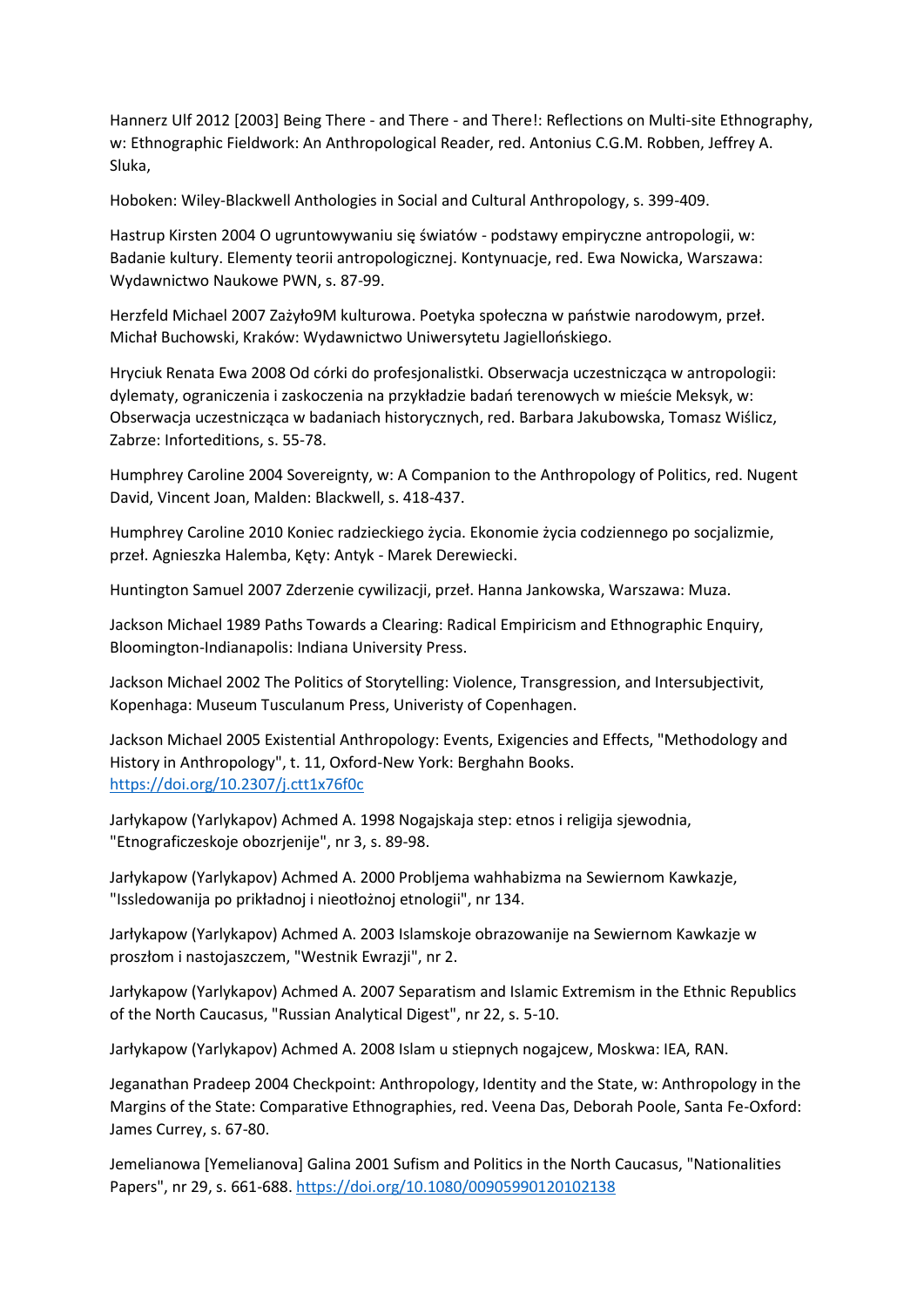Jemelianowa [Yemelianova] Galina 2007 The Rise of Islam in Muslim Eurasia: Internal Determinants and Potential Consequences, "China and Eurasia Forum Quarterly", nr 5, s. 73-91.

Jemelianowa [Yemelianova] Galina (red.) 2002 Russia and Islam: A Historical Survey, London: Palgrave. 2010 Radical Islam in the Former Soviet Union, London-New York: Routledge. <https://doi.org/10.4324/9780203862988>

Jourde Cedric 2009 The Ethnographic Sensibility: Overlooked Authoritarian Dynamics and Islamic Ambivalences in West Africa, w: Political Ethnography: What Immersion Contributes to the Study of Power, red. Edward Schatz, Chicago: The University of Chicago Press, s. 201-216.

Kadiew Rasul 2011 Juridiczeskaja situacija po Dagestanu; wersja online: <http://kadievrasul.livejournal.com/15890.html> (dostęp: 21.10.2012).

Kalinowski Karol 2009 Pamiętnik mojej żołnierki na Kaukazie i niewoli u Szamila od roku 1844 do 1854, oprac. Agnieszka Zychowicz; wersja online: [http://www.kaukaz.net/cgi](http://www.kaukaz.net/cgi-bin/blosxom.cgi/polish/kalinowski)[bin/blosxom.cgi/polish/kalinowski](http://www.kaukaz.net/cgi-bin/blosxom.cgi/polish/kalinowski) (dostęp: 30.05.2012).

Kaliszewska Iwona 2007 "Znudziły mi się te narody": o dwu postawach wobec etniczności w rozmowach z rodzin" dagestańskich Laków, praca magisterska pod kier. prof. Lecha Mroza, IEIAK UW.

Kaliszewska Iwona 2010a Życie codzienne na Kaukazie Północnym, Warszawa: URIC.

Kaliszewska Iwona 2010b Dagestan. W poszukiwaniu straconego państwa, <http://www.pia.org.pl/publikacje/134-dagestan-w-poszukiwaniu-straconego-panstwa> (dostęp: 21.10.2012).

Kaliszewska Iwona 2011 Kryzys państwa w Dagestanie, "Korespondent Wschodni", [http://www.korespondent-wschodni.org/analizy/kryzys-panstwa-w-dagestanie-najnowsza-analiza](http://www.korespondent-wschodni.org/analizy/kryzys-panstwa-w-dagestanie-najnowsza-analiza-korespondenta-wschodniego)[korespondenta-wschodniego](http://www.korespondent-wschodni.org/analizy/kryzys-panstwa-w-dagestanie-najnowsza-analiza-korespondenta-wschodniego) (dostęp: 4.04.2012).

Kaliszewska Iwona 2015a Daghestani Experiences of the State, w: State and Legal Practice in the Caucasus. Anthropological Perspectives on State and Law, red. Stephane Voell, Iwona Kaliszewska, Farnham: Ashgate, s. 113-133.

Kaliszewska Iwona 2015b "Walka z terroryzmem". Do9wiadczenie praktyk państwowych w Republice Dagestanu w latach 2005-2014, "Lud", t. 99 (215), s. 91-113.

Kaliszewska Iwona, Falkowski Maciej 2010 Matrioszka w hidżabie. Reportaże z Dagestanu i Czeczenii, Warszawa: Sic!

Kapferer Bruce 2005 Foreword, w: State Formation: Anthropological Perspective, red. Christian Krohn-Hansen, Knut G. Nustad, London: Pluto Press.

Kapustina Jekaterina 2015 Elections in Daghestan, w: State and Law in the Caucasus, red. Iwona Kaliszewska, Stephane Voell, Farnham: Ashgate, s. 59-69.

Karpow Jurij J. 1996 Dżygit i Wołk: mużskije sojuzy w sociokulturnoj tradicji gorcew Kawkaza, Sankt Petersburg.

Karpow Jurij J. 2004 Lichność i traditsionnoje socialnyje instituty: printsipy wzaimodejstwia, w: Sewjernij Kawkaz: czełowiek w sisteme sociokulturnych swiazej, Sankt Petersburg: Peterburgskoje wostokowedenie.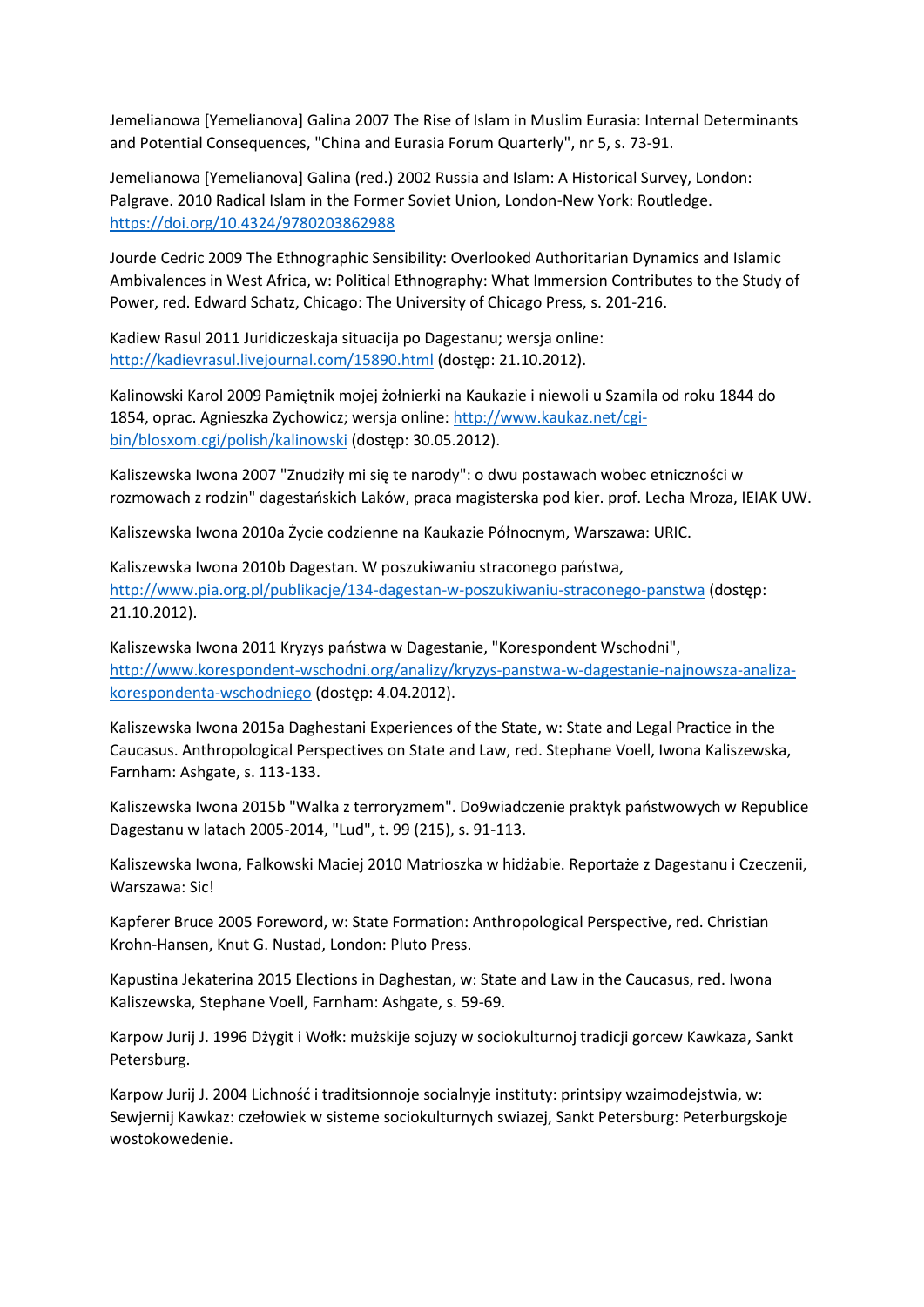Karpow Jurij J. 2010 The Daghestani Mountain Village. From The Traditional Jamaat to Its Present Social Character, "Anthropology & Archeology of Eurasia", t. 48, nr 4, s. 12-88. <https://doi.org/10.2753/AAE1061-1959480401>

Karpov Jurij J., Kapustina Jekaterina L. 2011 Gorcy posle gor: Migracionnyje protsessi w Dagestanie w XX - w naczale XXI wiekow, ich socialnyje i etnokulturnyje posledstwija i perspektiwy, Sankt Petersburg: Peterburgskoje Wostokowedenie.

Kemper Michael 2002a Khalidiyya Networks in Daghestan and the Question of Jihad, "Die Welt des Islams", t. 42, nr 1, s. 41-71.<https://doi.org/10.1163/157006002760085508>

Kemper Michael 2002b The Daghestani Legal Discourse on the Imamate, "Central Asian Survey", t. 21, nr 3, s. 161-174.<https://doi.org/10.1080/0263493022000039980>

Kemper Michael 2005 Adat Against Shari'a: Russian Approaches Towards Daghestani LCustomary Law' in the 19th Century, "Ab Imperio: Theory and History of Nationalism and Empire in the Post-Soviet Space" (Kazań), nr 3, s. 147-174.<https://doi.org/10.1353/imp.2005.0086>

Khalid Adeeb 2007 Islam After Communism. Religion and Politics in Central Asia, Berkeley: University of California Press.

King Charles 2011 Widmo wolności. Historia Kaukazu, przeł. Aleksandra Czwojdrak, Kraków: Wydawnictwo Uniwersytetu Jagiellońskiego.

Kisrijew Enwer 2004 Islam i wlast w Dagestanie, Moskwa: Objedinionnoje Gumanitarnoje Izdatielstwo.

Knysh Alexander 2004 A Clear and Present Danger: 'Wahhabism' as a Rhetorical Foil, "Die Welt des Islams", t. 44, nr 1, s. 3-26[. https://doi.org/10.1163/157006004773712569](https://doi.org/10.1163/157006004773712569)

Knysh Alexander 2007 Contextualizing the Sufi-Salafi Conflict (From the Northern Caucasus to Hadramawt), "Middle Eastern Studies", t. 43, nr 4, s. 503-530. <https://doi.org/10.1080/00263200701348847>

Knysh Alexander 2009 The Caucasus Emirate: Between Reality and Virtuality, Keyman Program in Turkish Studies Working Papers, The Roberta Buffett Center for Comparative and International Studies, Northwestern University, czerwiec, s. 1-29.

Knysh Alexander 2010 Virtual Jihad in the Twenty-First Century: The Case of the Caucasus Emirate, "Ab imperio: Studies of New Imperial History and Nationalism in the Post-Soviet Space" (Kazań), t. 1, s. 183-211[. https://doi.org/10.1353/imp.2010.0005](https://doi.org/10.1353/imp.2010.0005)

Kubik Jan 2009 Ethnography of Politics: Foundations, Applications, Prospects, w: Political Ethnography: What Immersion Contributes to the Study of Power, red. Edward Schatz, Chicago: The University of Chicago Press, s. 25-53.

Kurczewski Jacek 2007 Lokalne wzory kultury politycznej, Warszawa: Trio. Kurtz David

Kurczewski Jacek 2001 Political Anthropology: Paradigms and Power, Oxford: Westview Press.

Kvedaravicius Mantas 2008 Dreaming Conspiracies: Experiencing Law in Post-Soviet Chechnya, prezentacja na konferencji EASA Experiencing diversity and mutuality, sekcja W13: Experiencing calamity - expressing the unthinkable.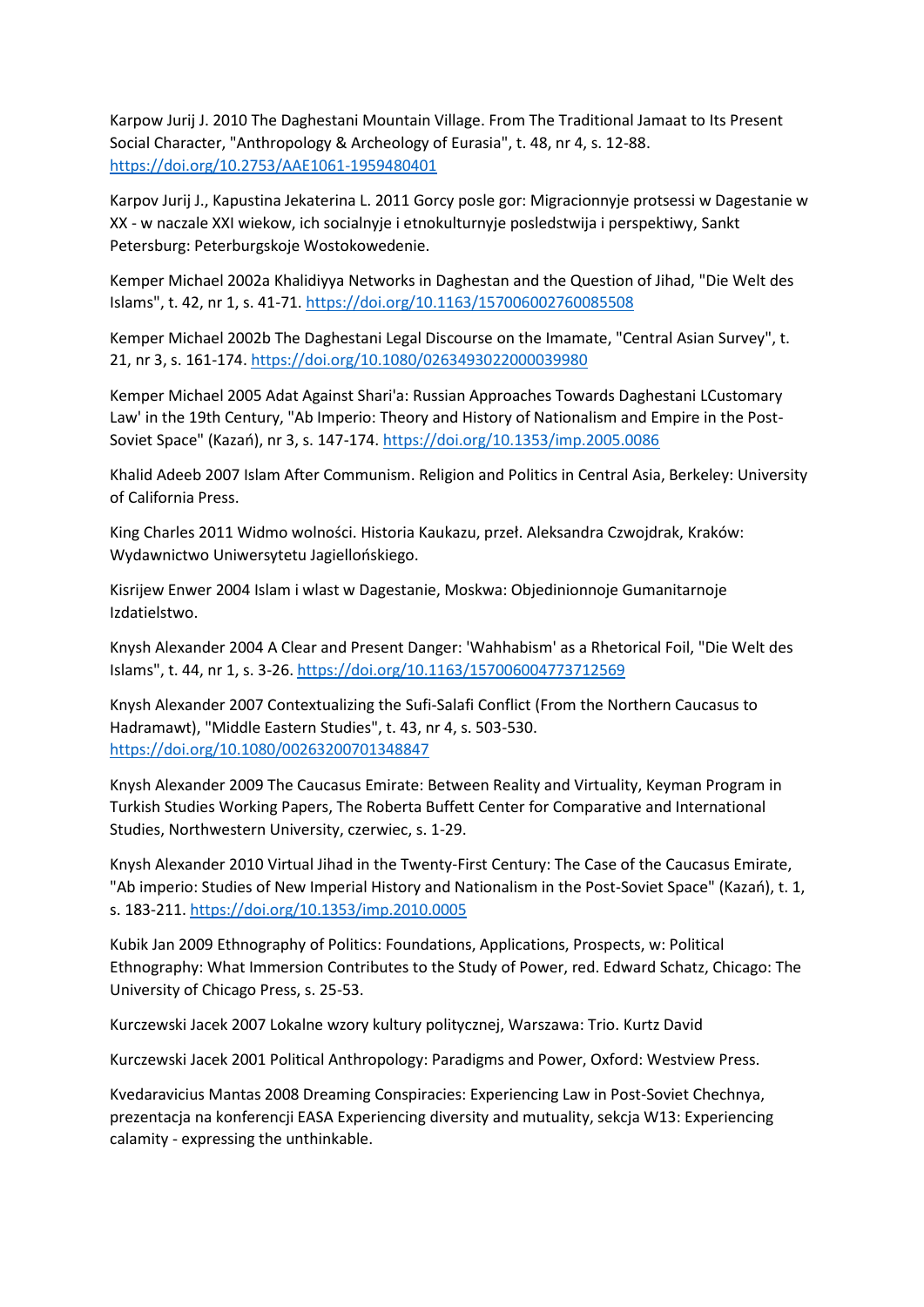Lambek Michael 1981 Human spirits: a cultural account of trance in Mayotte, Cambridge: Cambridge University Press.

Lambek Michael 1993 Knowledge and practice in Mayotte: local discourses of Islam, sorcery, and spirit possession, Toronto: University of Toronto Press[. https://doi.org/10.3138/9781442676534](https://doi.org/10.3138/9781442676534)

Leach Edmund 1954 Political Systems of Highland Burma. A Study of Kachin Social Structure, London: The Athlone Press.

Ledeneva Alena V. 1998 Russia's Economy of Favours: Blat, Networking and Informal Exchange, Cambridge: Cambridge University Press.

Ledeneva Alena V. 2006 How Russia Really Works: The Informal Practices that Shaped Post-Soviet Politics and Business, Ithaca, NY: Cornell University Press.

Lewellen Ted C. 2010 Antropologia polityczna. Wprowadzenie, przeł. Alicja Dąbrowska, Tomasz Sieczkowski, Kraków: Wydawnictwo Uniwersytetu Jagiellońskiego.

Lewis Bernard 2004 The Crisis of Islam: Holy War and Unholy Terror, New York: Random House.

Lipiński Wojciech 2011 Ludzie tundry: tożsamość i granice etniczne na p4łnocy Syberii, Warszawa: IEiAK, Wydawnictwo DiG, seria "Studia Ethnologica".

Lubańska, Magdalena 2012 Synkretyzm a podziały religijne w bułgarskich Rodopach, Warszawa: Wydawnictwa Uniwersytetu Warszawskiego.<https://doi.org/10.31338/uw.9788323517115>

Luckmann Thomas 2011 Niewidzialna religia. Problem religii we wsp4łczesnym społeczeństwie, Kraków: Nomos.

Luguev Sergiej 2001 Traditionnyje normy kultury powiedienia i etikiet narodow Dagestana (XIXnaczało XX w.), Machaczkała.

Łukasiewicz Karolina 2008 Chechen Transnational Networks on the Internet, w: Chechens in the EU, red. Alexander Janda, Norbert Leitner, Mathias Vogel, Wiedeń: Austrian Ministry of Interior.

Makarov Dimitrij 2000 Ofitsialnyj i neofitsialnyj Islam vDagestanie , Moskwa: Centr strategiczeskich i politicheskich issledowanii.

Makarov Dimitrij, Mukhametshin R. 2003 Official and Unofficial Islam, w: Islam in Post-Soviet Russia - Public and Private Faces red. Hilary Pilkington, Galina Jemelianowa, New York: Routledge, s. 117-163.

Malewska-Szałygin Anna 2005 Antropologia polityczna - subdyscyplina antropologii czy perspektywa refleksji antropologicznej?, w: Horyzonty antropologii kultury: tom w darze dla profesor Zofii Sokolewicz, red. Jerzy S. Wasilewski, Anna Zadrożyńska, Amanda Bruczkowska, Warszawa: DIG, s. 355-365.

Malewska-Szałygin Anna 2008 Wyobrażenia o państwie i władzy we wsiach nowotarskich 1999-2005, Warszawa: Wydawnictwo DiG i IEiAK UW, seria "Studia Ethnologica".

Małaszenko Aleksei 2001 Islamskije orientiry Sewernowo Kawkaza, Moskwa: Carnegie Moscow Center.

Małaszenko Aleksei 2007 Islam w Rossiji: Wzgljad s regjonow, red. Aleksiej Małaszenko, Moskwa: Aspekt Press.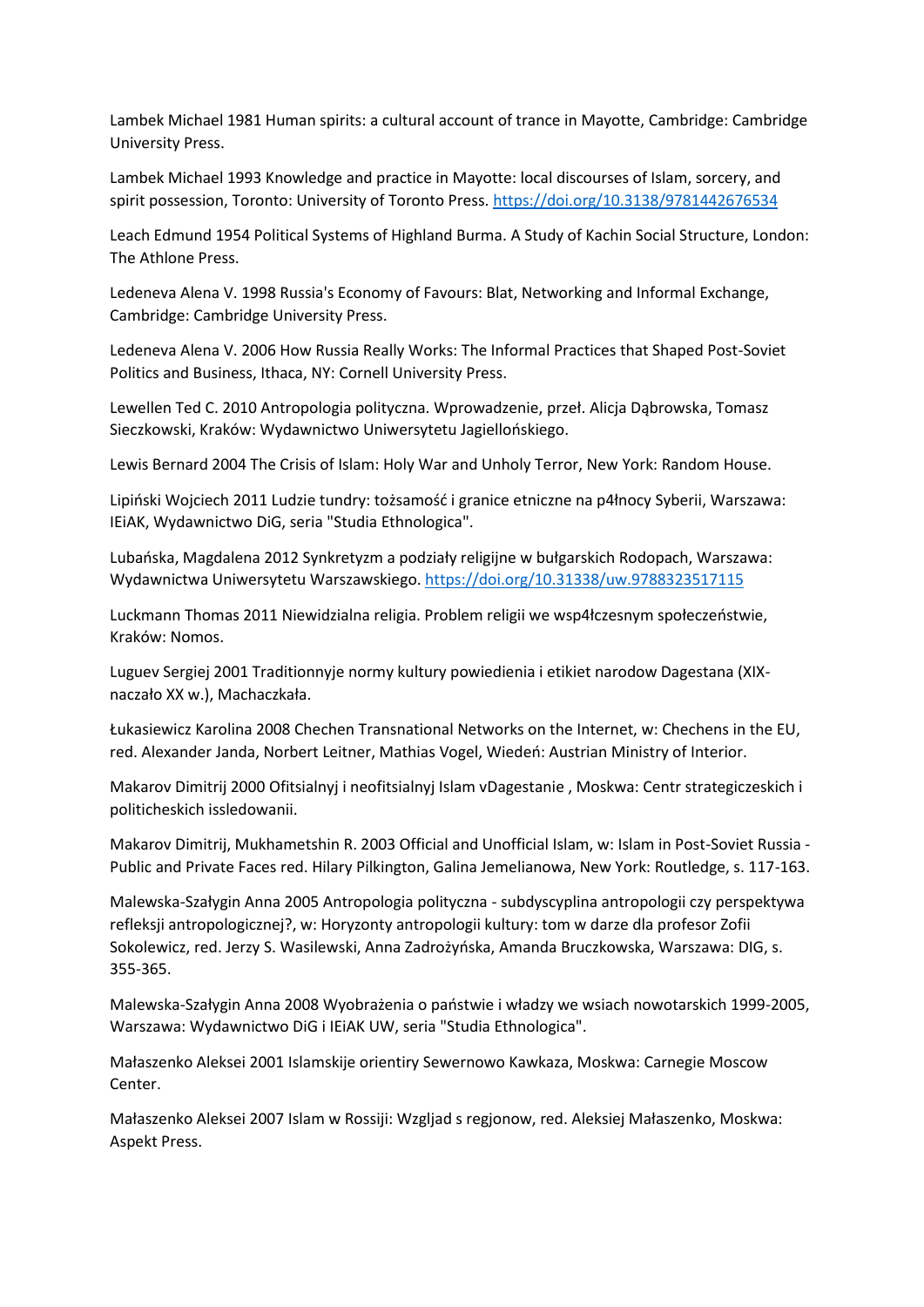Małaszenko Aleksei 2009 U nich portrety Putina i Miedwiediewa, no oni za szarijat, wystąpienie na seminarium we Franko-rossijskom centrie gumanitarnych i obszczestwiennych nauk; wersja online: [http://slon.ru/russia/u\\_nih\\_tut\\_portrety\\_putina\\_medvedevan,o\\_oni\\_za\\_sha-203931.xhtml](http://slon.ru/russia/u_nih_tut_portrety_putina_medvedevan,o_oni_za_sha-203931.xhtml) (dostęp: 4.02.2012).

Małaszenko Aleksei 2012 Na Siewiernom Kawkazie rastiot religioznoje samozoznanije, fragmenty wystąpienia na konferencji pt. Rossija: polityczeskoje i ekonomiczeskoje scenarii postwybornoj epochi w Barnaule w 2012. Wersja online:

[http://www.ryzkov.ru/index.php?option=com\\_content&view=article&id=32160:2012-07-10-05-22-](http://www.ryzkov.ru/index.php?option=com_content&view=article&id=32160:2012-07-10-05-22-51&catid=26:2012-01-24-07-46-59&Itemid=2) [51&catid=26:2012-01-24-07-46-59&Itemid=2](http://www.ryzkov.ru/index.php?option=com_content&view=article&id=32160:2012-07-10-05-22-51&catid=26:2012-01-24-07-46-59&Itemid=2) (dostęp: 20.08.2012).

Marcus George 1995 Ethnography in/of the World System: The Emergence of Multi-Sited Ethnography, "Annual Review of Anthropology", t. 24, s. 95-117. <https://doi.org/10.1146/annurev.anthro.24.1.95>

Marranci Gabriele 2008 The Anthropology of Islam, London-New York: Berg.

Marszewski Mariusz 2006 "Rosyjski Islam" versus islam Rosjan. Studia nad zjawiskiem przebudzenia religijnego po rozpadzie ZSRR, praca doktorska, UAM.

Marszewski Mariusz 2007 Środkowoazjatycki wahhabizm. Wersja online: <http://www.etnologia.pl/swiat/teksty/srodkowoazjatycki-wahhabizm.php> (dostęp: 30.03.2011).

Matuszek Ewa 2007 Narody północnego Kaukazu. Historia - Kultura - Konflikty 1985-1991, Toruń: Adam Marszałek.

Matweewa [Matveeva] Anna, Sawin [Savin] Igor 2012 North Caucasus: Views from Within. People's Perspectives on Peace and Security, Saferworld; wersja online:

[http://www.saferworld.org.uk/downloads/pubdocs/North%20Caucasus%20PPP%20English%20revis](http://www.saferworld.org.uk/downloads/pubdocs/North%20Caucasus%20PPP%20English%20revised.pdf) [ed.pdf](http://www.saferworld.org.uk/downloads/pubdocs/North%20Caucasus%20PPP%20English%20revised.pdf) (dostęp: 2.09.2012).

McBrien Julie 2009 Mukadas's Struggle: Veils and Modernity in Kyrgyzstan, "Journal of the Royal Anthropological Institute", Special Issue: Islam, politics, anthropology, red. Filippo Osella, Benjamin Soares, t. 15, s. 127-144.

McLean Athena, Leibing Annette (red.) 2007 The Shadow Side of Fieldwork, Oxford: Blackwell Publishing.<https://doi.org/10.1002/9780470692455>

Merleau-Ponty Maurice 1996 Widzialne i niewidzialne, przeł. Małgorzata Kowalska, Warszawa: Fundacja Aletheia.

Merleau-Ponty Maurice 2001 Fenomenologia percepcji, Warszawa: Wydawnictwo KR.

Mitchell Timothy 1991 The Limits of the State: Beyond Statist Approaches and Their Critics, "American Political Science Review", t. 85, nr 1, s. 77-96. <https://doi.org/10.1017/S0003055400271451>

Morawiecki Jędrzej 2010 Łuskanie światła. Reportaże rosyjskie, Warszawa: Sic!

Morgan Lewis 1887 Społeczeństwo pierwotne, czyli Badanie kolei ludzkiego postępu od dzikości przez barbarzyństwo do cywilizacyi, Warszawa.

Mróz Lech 2004 Etnos przebudzony, Warszawa: DIG.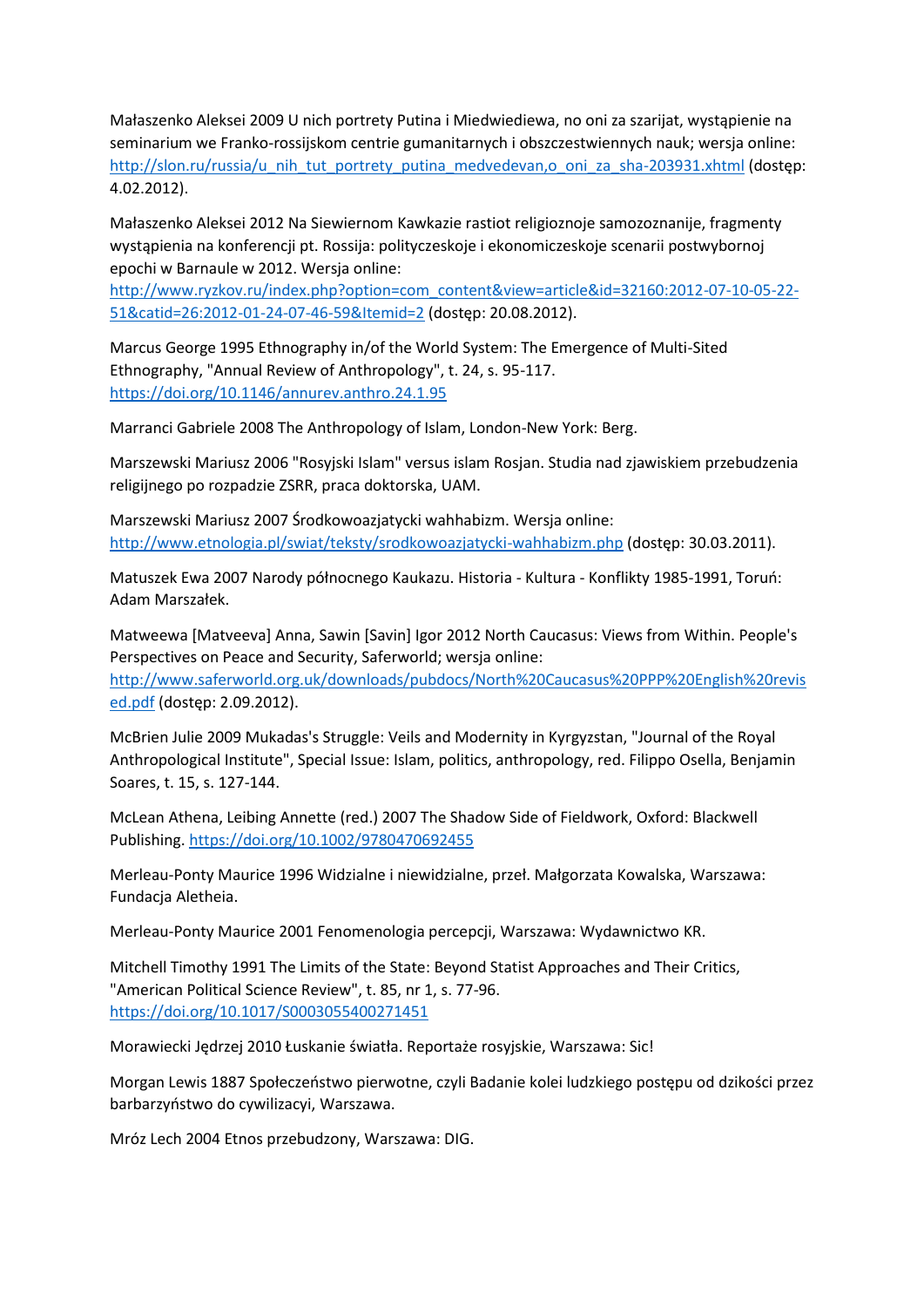Navaro-Yashin Yael 2002 Faces of the State: Secularism and Public Life in Turkey, Princeton, New York: Princeton University Press.

Nguyen Vinh-Kim, Peschard Karine 2003 Anthropology, Inequality, and Disease: A Review, "Annual Review of Anthropology", vol. 32, s. 447-474. <https://doi.org/10.1146/annurev.anthro.32.061002.093412>

Nordstrom Caroline 2009 Global Fractures, w: An Anthropology of War. Views from the Frontline, red. Alisse Waterson, Oxford-New York: Berghahn Books, s. 71-86.

Nowicka Ewa 2000 Wielka Syberia małych narod4w, Kraków: Nomos.

Omelczenko Elena, Pilkington Hilary, Sabirowa, Gusel 2002 Islam in Multi-Ethnic Society - Identity and Politics, w: Islam in Post-Soviet Russia - Public and Private Faces, red. Hilary Pilkington, Galina Jemelianowa, New York: Routledge[. https://doi.org/10.4324/9780203217696](https://doi.org/10.4324/9780203217696)

Omelczenko Elena, Sabirowa Gusel 2002 Islam and the Search for Identity, w: Islam in Post-Soviet Russia - Public and Private Faces, red. Hilary Pilkington, Galina Jemelianowa, New York: Routledge. "On the fight against terrorism", Russian Federation Federal Law No. 130-FZ, 1998; wersja online: [http://www.fas.org/irp/world/russia/docs/law\\_980725.htm.](http://www.fas.org/irp/world/russia/docs/law_980725.htm)

Osella Filippo, Osella Caroline 2007 Introduction: Islamic Reformism in South Asia, "Modern Asian Studies", t. 42 (2-3), s. 247-257[. https://doi.org/10.1017/S0026749X07003186](https://doi.org/10.1017/S0026749X07003186)

Pelkmans Mathijs 2006 Defending the Border: Identity, Religion and Modernity in the Republic of Georgia, Ithaca: Cornell University Press.

Pilkington Hilary, Jemelianowa Galina (red.) 2003 Islam in Post-Soviet Russia. Public and Private Faces, London-New York: Routledge.<https://doi.org/10.4324/9780203217696>

Pine Francis 1996 Redefining Women's Work in Rural Poland, w: After Socialism: Land Reform and Social Change in Eastern Europe, red. Ray Abrahams, Providence, R.I.: Berghahn, s. 133-155.

Poole Deborah 2004 Between Threat and Guarantee: Justice and Community in the Margins of the Peruvian State, w: Anthropology in the Margins of the State, red. Veena Das, Deborah Poole, Santa Fe-Oxford: James Currey, s. 35-66.

Pytko Aleksandra 2008 "I'm not sick, I just have pain": Silence and (Under)Communication of Illness in a Nicaraguan Village. Artykuł prezentowany na: 1st Global Conference "The Patient", 3-5.11.2008, Salzburg, Austria; wersja online: [http://www.inter-](http://www.inter-disciplinary.net/ptb/persons/patient/pat1/pytko%20paper.pdf)

[disciplinary.net/ptb/persons/patient/pat1/pytko%20paper.pdf](http://www.inter-disciplinary.net/ptb/persons/patient/pat1/pytko%20paper.pdf) (dostęp: 21.10.2012).

Rakowski Tomasz 2009 Łowcy, zbieracze, praktycy niemocy. Etnografia człowieka zdegradowanego, Gdańsk: Słowo/Obraz terytoria.

Raubisko Ieva 2009 Proper 'Traditional' Versus Dangerous 'New': Religious Ideology and Idiosyncratic Islamic Practices in Post-Soviet Chechnya, "Journal of the Anthropological Society of Oxford online", nr 1, wersja online: [www.isca.ox.ac.uk/fileadmin/ISCA/JASO/raubisko.pdf](http://www.isca.ox.ac.uk/fileadmin/ISCA/JASO/raubisko.pdf) (dostęp: 12.08.2009).

Raubisko Ieva 2011 Life in a Negative - Positive Space: Moral Transformations in Post-War Chechnya, University of Oxford; praca doktorska (niepublikowana).

Robben Antonius C.G.M., Sluka Jeffrey A. (red.) 2012 Ethnographic Fieldwork: An Anthropological Reader, New Jersey: John Wiley & Sons.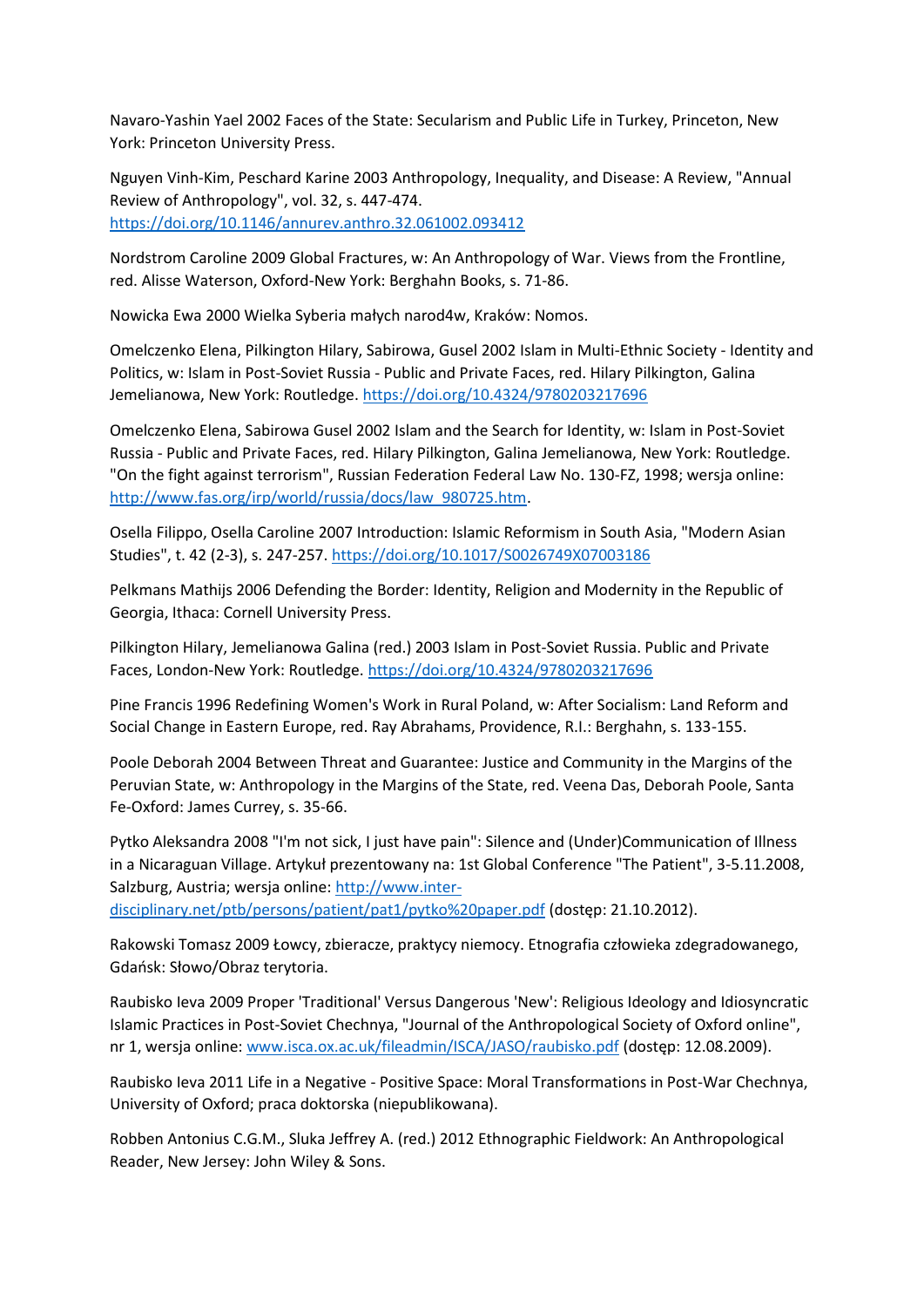Rodgers Dennis 2006 The State as a Gang: Conceptualising the Governmentality of Violence in Contemporary Nicaragua, "Critique of Anthropology", t. 26, nr 3, 315-330. <https://doi.org/10.1177/0308275X06066577>

Rohoziński Jerzy 2005 Święci, biczownicy i czerwoni chanowie. Przemiany religijności muzułmańskiej w radzieckim i poradzieckim Azerbejdżanie, Wrocław: Wydawnictwo Uniwersytetu Wrocławskiego, seria "Monografie Fundacji na Rzecz Nauki Polskiej".

Roy Olivier 2004 Globalized Islam: The Search for a New Ummah, The Ceri Series in Comparative Politics and International Studies, New York: Columbia University Press.

Said Edward 1991 Orientalizm, przeł. Witold Kalinowski, Warszawa: PIW.

Sarkady Nalan 2009 Dagestan: polskie 9lady, Przemyśl: Muzeum Narodowe Ziemi Przemyskiej.

Schatz Edward (red.) 2009 Political Ethnography: What Immersion Contributes to the Study of Power, Chicago: The University of Chicago Press.<https://doi.org/10.7208/chicago/9780226736785.001.0001>

Scheper-Hughes Nancy 1995 The Primacy of the Ethical: Propositions for a Militant Anthropology, "Current Anthropology", t. 36, nr 3, s. 409-440.<https://doi.org/10.1086/204378>

Scheper-Hughes Nancy, Lock Margaret M. 1987 The Mindful Body: A Prolegomenon to Future Work in Medical Anthropology, "Medical Anthropology Quarterly", t. 1, nr 1, s. 6-41. <https://doi.org/10.1525/maq.1987.1.1.02a00020>

Scott James C. 1985 Weapons of the Weak: Everyday Forms of Peasant Resistance, Yale: Yale University Press.

Scott James C. 1990 Domination and the Arts of Resistance: Hidden Transcripts, Yale: Yale University Press.

Scott James C. 1998 Seeing Like a State: How Certain Schemes to Improve the Human Condition Have Failed, Yale: Yale University Press.

Scott James C. 2009 The Art of Not Being Governed: An Anarchist History of Upland Southeast Asia, Yale: Yale University Press.

Sharma Aradhana, Gupta Akhil (red.) 2006 The Anthropology of the State: A Reader, Malden-Oxford: Wiley-Blackwell Readers in Anthropology.

Sjemjenow B.B. 2007 Etniczeskije muzułmanije i mieżnacjonalnyje otnoszenija w Powołże, w: Islam w Rossiji: Wzgljad s regjonow, red. Aleksiej Małaszenko, Moskwa: Aspekt Press.

Sluka Jeffrey 2012 Engaged Fieldwork. Introduction, w: Antonius Robben, Jeffrey Sluka, Ethnographic Fieldwork: An Anthropological Reader, Wiley-Blackwell, s. 1-47.

Sluka Jeffrey, Chomsky Noam, Price David 2002 What Anthropologists Should Know about the Concept of Terrorism: A Response to David Price, "Anthropology Today", t. 18, nr 2. <https://doi.org/10.1111/1467-8322.00112>

Smith Wilfred Cantwell 1991 [1962] The Meaning and End of Religion, Minneapolis: Fortress Press.

Smyrski Łukasz 2008 Ajdyn znaczy księżyc. Narody południowej Syberii, Warszawa: Wydawnictwo DiG i IEiAK UW, seria "Studia Ethnologica".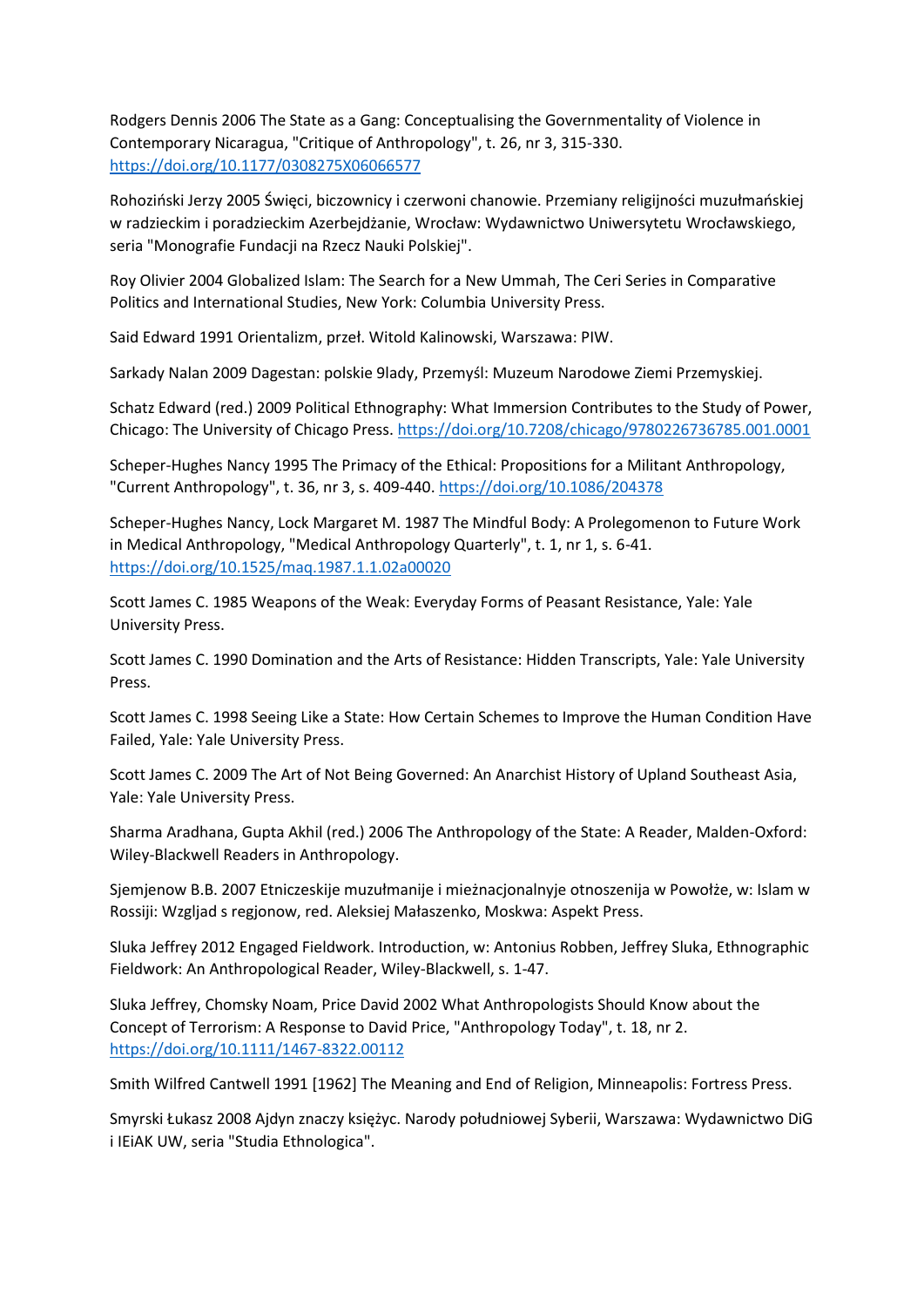Solonenko Michaił, Karpov Jurij 2011 "Silowoj resursB wo wnutrennoj politike Dagestana, w: Radlowski sbornik, Sankt Petersburg: MAE RAS, s. 118-132.

Szichalijew Szamil 2004 Suffiskij szeich sjewodnia: grupa srawnitelnowo izuczenija Sewernowo Kawkaza, wersja online:<http://www.caucasica.ru/?pageID=226> (dostęp: 11.12.2008).

Szichsaidow Amri R. 1999 Islam w Dagestane, "Centralnaja Azja i Kawkaz", t. 4, nr 5; wersja online: [http://www.ca-c.org/journal/cac-05-1999/contcac\\_5\\_99.shtml](http://www.ca-c.org/journal/cac-05-1999/contcac_5_99.shtml) (dostęp: 25.05.2010).

Taussig Michael T. 1997 The Magic of the State, New York: Routledge.

Taussig Michael T. 2003 Law in a Lawless Land: Diary of a Limpieza in Colombia, Chicago, University of Chicago Press.

Thompson Ewa 2000 Trubadurzy imperium. Literatura rosyjska i kolonializm, przeł. Anna Sierszulska, Kraków: Towarzystwo Autorów i Wydawców Prac Naukowych "Universitas".

Tilly Charles 1985 War Making and State Making as Organized Crime, w: Bringing the State Back In, red. Dietrich Rueschemeyer Evans, Theda Skocpol, Cambridge University Press, s. 196-191.

Trigg Dylan 2012 The Memory of Place: A Phenomenology of the Uncanny, Ohio: Ohio University Press.

Tsing Anna Lowenhaupt 1993 In the Realm of the Diamond Queen: Marginality in an Out-of-the-Way Place, Princeton: Princeton University Press.

Turner Roy 1989 Deconstructing the Field, w: The Politics of Field Research: Sociology Beyond Enlightenment, red. Jaber Gubrium, David Silverman, London: Sage, s. 13-29.

Turner Victor 1957 Schism and Continuity in an African Society, Manchester: Manchester University Press.

Varisco Daniel Martin 2005 Islam Obscured: The Rhetoric of Anthropological Representation, Society for the Anthropology of Religion Series, New York: Palgrave.

Varisco Daniel Martin 2007 Reading Orientalism: Said and the Unsaid, Seattle: University of Washington Press.

Verdery Catherine 1996 What Was Socialism, and What Comes Next?, Princeton: Princeton University Press.<https://doi.org/10.1515/9781400821990>

Vincent Joan 1990 Anthropology and Politics: Visions, Traditions and Trends, Tucson: The University of Arizona Press.

Vincent Joan 2002 The Anthropology of Politics. A Reader in Ethnography, Theory, and Critique, Malden: Blackwell Publishing.

Voell Stephane, Kaliszewska Iwona (red.) 2015 State and Legal Practice in the Caucasus. Anthropological Perspectives on State and Law, Farnham: Ashgate.

Ware Robert B., Kisrijew [Kisriev] Enwer [Enver] 2000 Ethnic Parity and Democratic Pluralism in Dagestan: a Consociational Approach, "Europe-Asia Studies", t. 53, nr 1, s. 105-131. <https://doi.org/10.1080/09668130124419>

Ware Robert B., Kisrijew [Kisriev] Enwer [Enver] 2009 Dagestan: Russian Hegemony and Islamic Resistance in the North Caucasus, New York: Sharpe.